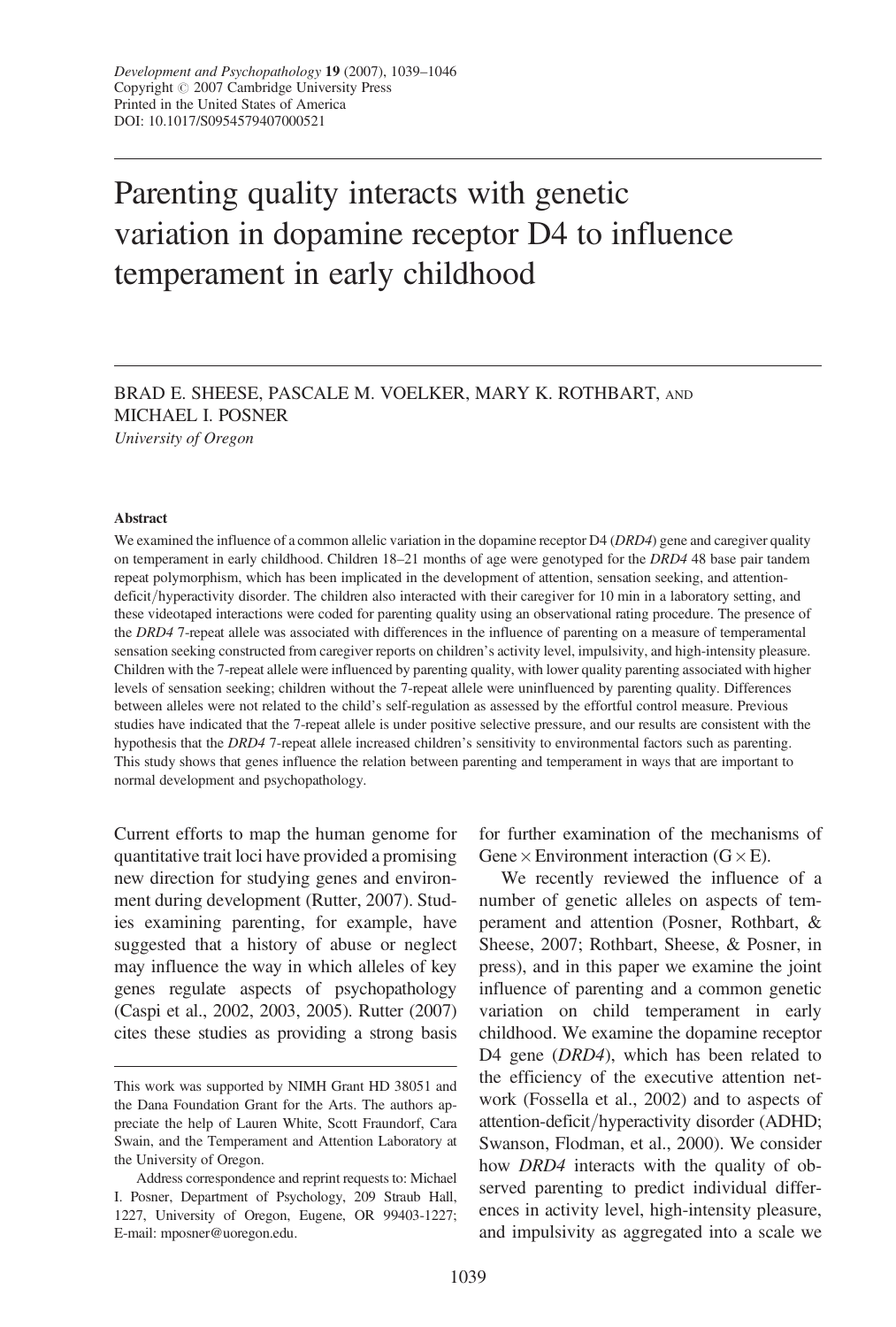call sensation seeking. We also examine the higher order temperamental factor of effortful control, which has been related to the efficiency of the executive attention network (Rothbart & Rueda, 2005), and is an important predictor of social and emotional functioning in children (Rothbart & Posner, 2006).

One allelic variant of DRD4 that has seven 48 base pair tandem repeats in the third exon (NM 000797), referred to here as the 7 repeat, appears to be particularly important for attention-related outcomes. For example, attentiondeficit/hyperactivity disorder (ADHD) has frequently been related to the 7 repeat (Swanson, Flodman, et al., 2000). However, many unanswered questions remain about the involvement of the 7 repeat in attention. Originally it was thought that carriers of the 7 repeat had deficits in attention, but a study using three laboratory tasks failed to show a deficit in executive, orienting, or alerting attention networks (Swanson, Oosterlaan, et al., 2000). Using the Attention Network Test (ANT), which measures the efficiency of all three networks, Fosella et al. (2002) found that people with the more common 4 repeat rather than the 7 repeat had the lowest efficiency in the executive network. A different approach to the relation between the 7 repeat and ADHD involves the temperamental variable sensation seeking as measured from questionnaires (Auerbach, Faroy, Ebstein, Kahana, & Levine, 2001). Sensation seeking is related to high levels of activity and impulsivity. It has been shown that children with the 7 repeat are high in sensation seeking, and sensation seeking may be related to the symptoms of ADHD.

Animal studies have supported a link between the DRD4 gene and aspects of exploratory and risk-taking behaviors that closely mirror sensation seeking (Livak, Rodgers, & Lichter, 1995). In one study, DRD4 knockout mice were compared with wild-type mice, that served as a normal control, in three tests of novelty seeking including movement in the open field (Grandy & Kruzich, 2004). The DRD4 knockout mice responded less to novelty than did the wild type, indicating a role of DRD4 for novelty seeking in the mouse. It has also been found that variations in DRD4 in Vervet monkeys account for a significant portion of

the variance in the latency to approach a threatening novel object (Bailey, Breidenthal, Jorgensen, McCracken, & Fairbanks, 2007).

Given previous findings, we expected that temperament measure of sensation seeking, but not effortful control, would be related to allelic variation in the DRD4 gene.

It is also important to consider that the effects of DRD4 may be moderated by environmental factors. Recent work suggests that the influence of variations in DRD4 may interact with environmental factors to predict social and emotional functioning in early development (Bakermans-Kranenburg & van IJzendoorn, 2006; van IJzendoorn & Bakersman-Kranenburg, 2006). These authors found that infants with a 7-repeat allele of the DRD4 were more susceptible to maternal unresolved loss or trauma in relation to disorganized attachment. They also observed that maternal sensitivity at 10 months was associated with subsequent lower externalizing behavior at 39 months, but only for children with a 7-repeat allele. One interpretation of these results is that children with a 7-repeat DRD4 allele may be more susceptible to early environmental risk factors.

In considering DRD4 as a predictor it is also important to consider that the links between DRD4 and particular outcomes may vary over the course of development. For example, it has been shown that for male infants the rate of visual habituation is related to the presence of the 7-repeat allele, whereas for adolescent males sensation seeking as measured by questionnaire is related to the presence of the 7 repeat (Laucht, Becker, & Schmidt, 2006). The current study of toddlers is carried out in the context of a longitudinal examination of the origin of early forms of self-regulation. Participants were first seen as infants at 7 months of age. We found evidence suggesting that the frequency of anticipatory looking might reflect the early development of self-regulation (Sheese, Rothbart, Posner, White, & Fraundorf, 2007). Both caution in reaching toward novel objects and frequency of self-regulation were positively related to the frequency of anticipatory looks.

The same infants returned to the laboratory at age 18–21 months. At this age we genotyped the children and their caregiver and examined the 7 repeat in relation to two aspects of temperament. First, we examined the 7 repeat in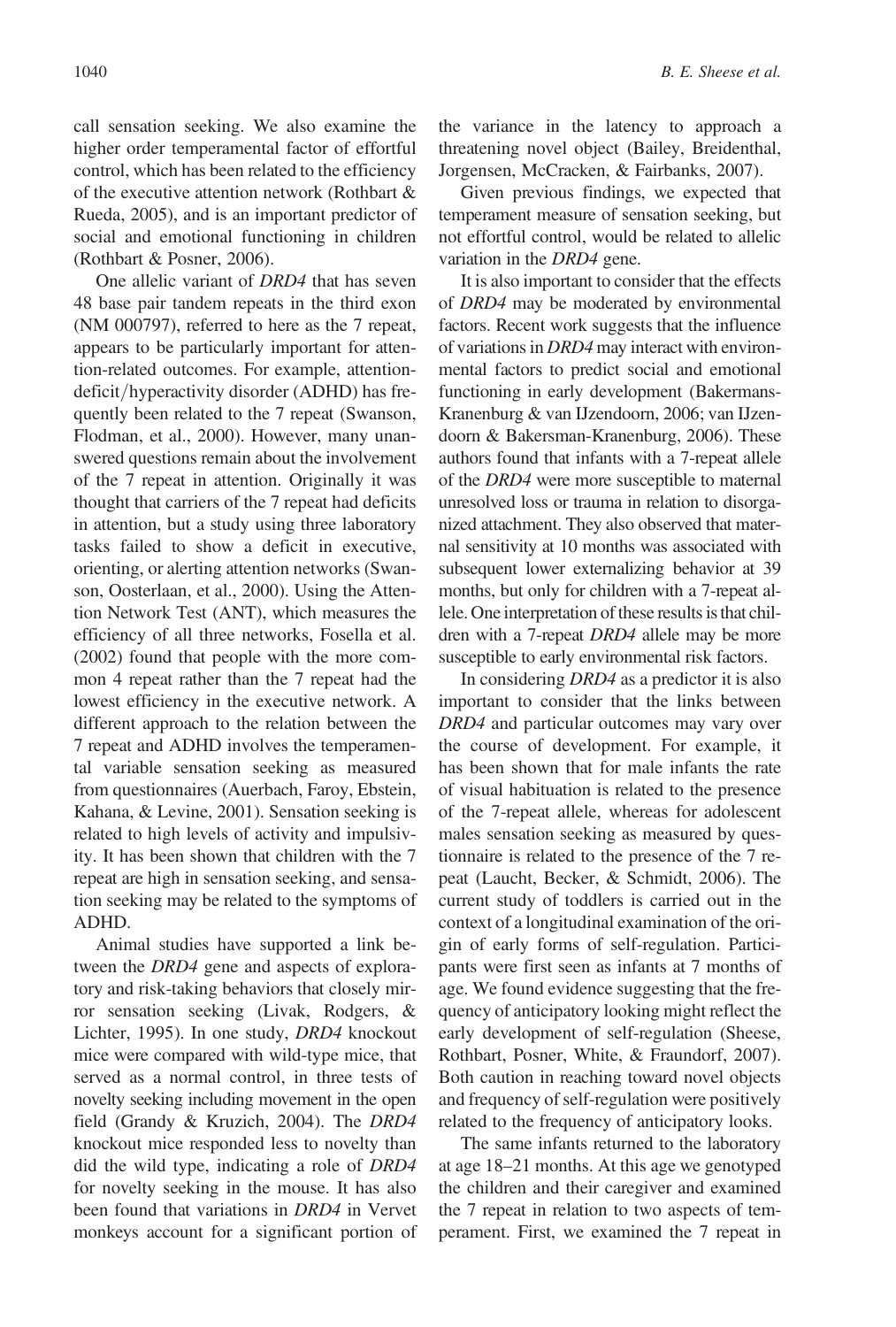relation to sensation seeking, a temperament construct reflecting individual differences in activity levels and approach behaviors. Second, we examine the 7 repeat in relation to effortful control, a temperament construct that has been linked to executive attention in children, adolescents, and adults. Third, we examine whether the 7 repeat interacts with the quality of parenting to predict effortful control and sensation seeking.

## Method

Data for the current study are from an ongoing longitudinal study of the development of attention and temperament conducted at the University of Oregon. Families were recruited from the local community and children first brought into the laboratory when they were 7–9 months of age. They returned again when the children were 18–21 months of age. Methods and data reported here are from the 18- to 21-month assessment. The study will conclude with an assessment of attention and temperament related outcomes when the children are 4 years of age.

# Procedure

Families were mailed the temperament questionnaire described below and asked to complete it prior to arriving at the laboratory. Families came into the laboratory for a single session lasting less than 1 hr. During the laboratory session buccal cell samples were collected for genotyping and the parent and child participated in a free play exercise. Families were also involved in additional laboratory assessments of attention and temperament; these measures are not included in the current paper.

## Participants and missing data

Fifty-four families agreed to provide samples for genotyping. Of these, 8 were excluded from subsequent analysis for failure to return the temperament questionnaire. One additional family was excluded because of video equipment malfunction. The final sample used for analyses included 45 children with complete data (16 females, 29 males; 85% White and non-Hispanic, 10% Asian, 5% unreported or other).

Temperament. Caregivers were asked to complete the Early Childhood Behavior Questionnaire (ECBQ; Putnam, Gartstein, & Rothbart, 2006). Activity level ( $\alpha = .74$ ), high-intensity pleasure ( $\alpha = .67$ ), and impulsivity ( $\alpha = .70$ ) scales from the ECBQ were z-scored and averaged to form the aggregate sensation seeking measure ( $\alpha = .66$ ). The attentional focusing  $(\alpha = .85)$ , attentional shifting ( $\alpha = .67$ ), and inhibitory control ( $\alpha = .90$ ) scales from the ECBQ were z-scored and averaged to form the aggregate effortful control measure ( $\alpha =$ .58).

Parental interaction. Parenting quality was assessed using a video-taped free-play procedure and a rating scheme adapted from the National Institute of Child Health and Human Development (NICHD) Study of Early Child Care (1993; see also Egeland & Hiester, 1993). The parent was asked to play with the child for 10 min in a laboratory room that contained only toys and an area rug. This interaction was videotaped and subsequently rated. Raters watched the entire interaction and then used 7-point Likert scales to rate the parent on the following items (see NICHD Early Child Care Research Network, 1993, for additional details): (a) supportive presence (showing positive regard and emotional support), (b) respect for autonomy (unintrusive in interactions with child), (c) stimulation of cognitive development (shows directed instruction, teaching), (d) hostility (shows anger, rejection, negative regard), and (e) confidence (shows confidence in interactions with child). Twenty videos (44%) were coded twice to assess interrater reliability. Interrater reliability was adequate  $(r = .76)$ . Hostility was reversed and ratings on these five items were aggregated into single-parenting quality measure ( $\alpha = .81$ ). For data analysis, parenting quality was dichotomized using a median split to produce higher and lower quality parenting groups.

Genotyping. Genomic DNA was isolated from buccal cell samples taken from each child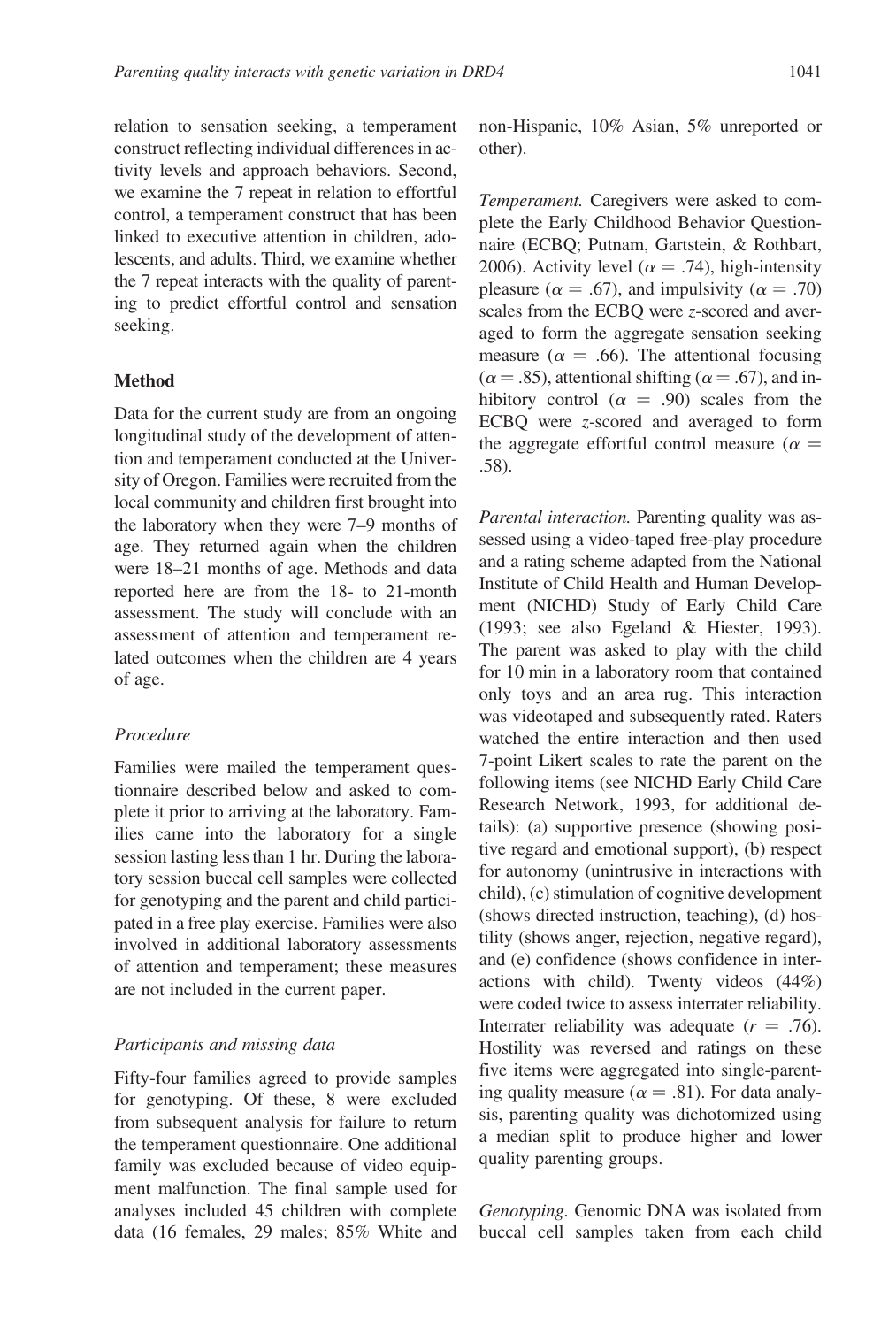using QuickExtract DNA extraction solution (Epicentre, Madison, WI). The DRD4 variable number tandem repeat (VNTR) polymorphism was amplified using  $0.2 \mu M$  of each primer  $DRD4F$ -GCGACTACGTGGTCTACTCG and DRD4R 5'-AGGACCCTCATGGCCTTG (Fossella et al., 2002; Licther et al., 1993) in a mixture containing 8% dimethylsulfoxide, 200  $\mu$ *M* of dNTP, 2.5 m*M* of MgCl<sub>2</sub>, 1  $\times$  $(NH_4)$ <sub>2</sub>SO<sub>4</sub> buffer (Fermentas, Hanover, MD), 2.5 units of recombinant Taq polymerase (Fermentas), and approximately 20 ng of genomic DNA in a volume of  $25 \mu l$ . The samples were heated in a PTC-200 or 225 thermocycler (MJ Research, Incline Village, NV) at  $95^{\circ}$ C for 3 min, then cycled 40 times at  $95^{\circ}$ C for 20 s,  $57^{\circ}$ C for 20 s, and  $72^{\circ}$ C for 1 min, followed by  $72^{\circ}$ C for 3 min. The products were separated and visualized on a 2% agarose gel (type 1-A, Sigma, St. Louis, MO) stained with ethidium bromide.

Based on the genotyping procedure children were assigned to either the 7-repeat present (individuals with one or two copies of the 7 repeat allele) or the 7-repeat absent group (individuals with no 7-repeat alleles). We found that 31% of the children  $(n = 14)$  had at a least one 7 repeat, a result consistent with previous findings (Wang et al., 2004).

# Results

# Sensation seeking

We first constructed an aggregate scale consisting of activity level, high-intensity pleasure, and impulsivity as measured by the ECBQ. An analysis of covariance (ANCOVA) was conducted treating DRD4 status (7 repeat present or 7 repeat absent) and parenting quality (higher or lower quality) as predictors, child age (in days) and gender as covariates, and the sensation seeking aggregate scale as the dependent variable. There was no evidence of a significant main effect of either *DRD4* status,  $F(1, 39) = 0.09, p = .77$ , or parenting,  $F(1, 19) = 0.09$  $39$ ) = 1.01, p = .32. However, there was evidence of a significant interaction between child DRD4 status and parenting quality,  $F(1, 39) =$ 6.63,  $p = .01$ , partial  $\eta^2 = .15$ . This interaction is presented in Figure 1.

To follow up this interaction an ANCOVA analysis was repeated separately for the 7-repeat present and 7-repeat absent groups. For the 7 repeat absent group there was no evidence of significant main effect of parenting quality,  $F(1, 27) = 1.61$ ,  $p = .22$ . For the 7-repeat present group there was a significant main effect of parenting quality,  $F(1, 10) = 8.69, p = .02$ , partial  $\eta^2 = .15$ , with lower quality parenting  $(M = 0.56, SE = 0.22)$  being associated with significantly higher levels of sensation seeking in comparison to those with higher quality parenting ( $M = -0.49$ ,  $SE = 0.26$ ).

# Effortful control

The data for effortful control are shown in Figure 2. An ANCOVA was conducted treating DRD4 status (7 repeat present or absent) and parenting quality (higher quality or lower quality) as predictors, child age (in days) and gender as covariates, and the effortful control aggregate scale as the dependent variable. There was no evidence of a significant main effect of either DRD4 status,  $F(1, 39) = 0.04$ ,  $p = .85$ , or parenting,  $F(1, 39) = 0.29$ ,  $p = .59$ . There was also no evidence of a significant interaction between DRD4 status and parenting quality,  $F(1, 39) =$  $0.01, p = .94.$ 

# **Discussion**

# Sensation seeking

The finding that the 7-repeat allele of the DRD4 is under positive selective pressure (Ding et al., 2002) has led to a number of speculations about its meaning for the evolution and adaptability of human societies (Harpending & Cochran, 2002; Wang et al., 2004). Wang and associates argue that because the 7-repeat has a decreased response to dopamine, it leads to activities including risky behaviors that work to increase brain dopamine. Methylphenidate serves to counteract this effect by increasing brain dopamine. Both Harpending and Cochran (2002) and Wang et al. (2004) argue that in some societies and cultures the 7 repeat increases survival value, leading to increases in the frequency of this allele.

The results from the current study, indicating that the presence of the 7 repeat is associated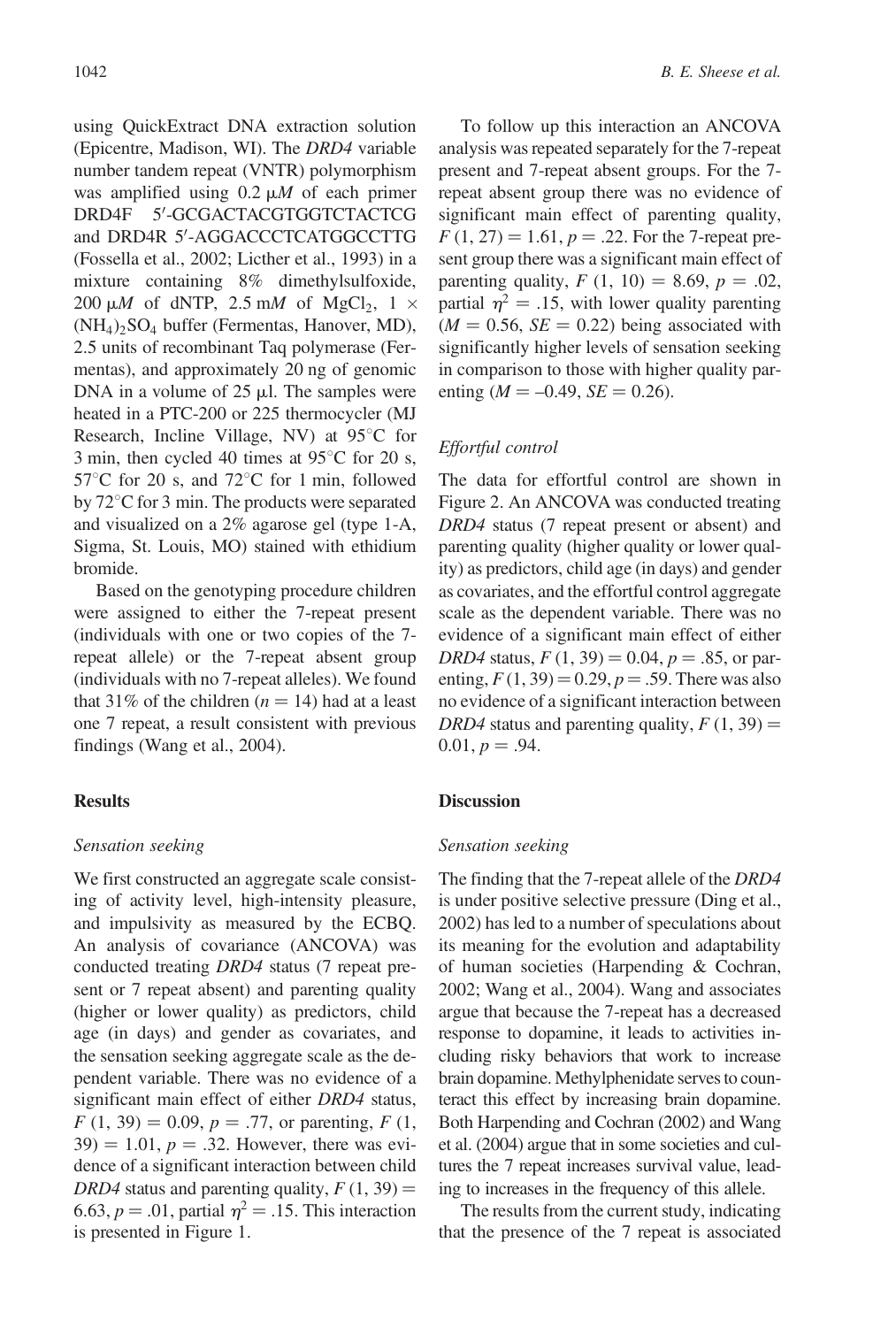

Figure 1. The presence of the 7-repeat allele of the dopamine receptor D4 gene interacts with the quality of parenting to determine three aspects of child temperament, activity level, impulsivity, and high-intensity pleasure that are aggregated into a measure of sensation seeking. [A color version of this figure can be viewed online at www.cambridge.org]

with a greater influence of parenting, may contribute to our understanding of the reason for its positive selection. If the 7 repeat allows the caregiver to exert more influence on the temperament of their child, it could make the child more successful in adapting to the social environment. For example, Ahadi, Rothbart, and Ye (1993) have indicated that effortful control in the United States is related to less expression of negative affect, whereas in China, effortful control is more related to a reduction in extraversion. The ability of temperament to adjust to the environment of child rearing may help account for why a genetic variation increasing parental influence would be positively selected.

Molecular analysis has indicated that as many as 300 of the genes that influence brain function in the human genome are under positive selection (Wang, Kodama, Baldi, & Moyzis, 2006). Genes that promote flexibility in response to environmental demands would allow the environment to shape critical aspects of child behavior and could serve as a general mechanism allowing culture to influence behavior. Studies of other  $G \times E$  would be needed to determine whether other genes under positive selective pressure can have alleles that enable increased influence of environmental factors.

Our observation of the relationship between DRD4 and the environment may also modify our view on how the 7 repeat might contribute to ADHD and other externalizing disorders. Although a part of the process involves genetics, there would also be a role for parenting quality. Our limited observation of parent child interaction is not sufficient to allow us to know exactly how parents might influence their child's activity level and impulsivity, and is also possible that the characteristics of the children are influencing the parenting quality we observe. The finding nevertheless suggests some role for parenting in determining the degree of their child's activity level, impulsivity, and affinity to risky pleasure. The parents involved in our study had shown sufficient interest in their children to enroll in the longitudinal study. There was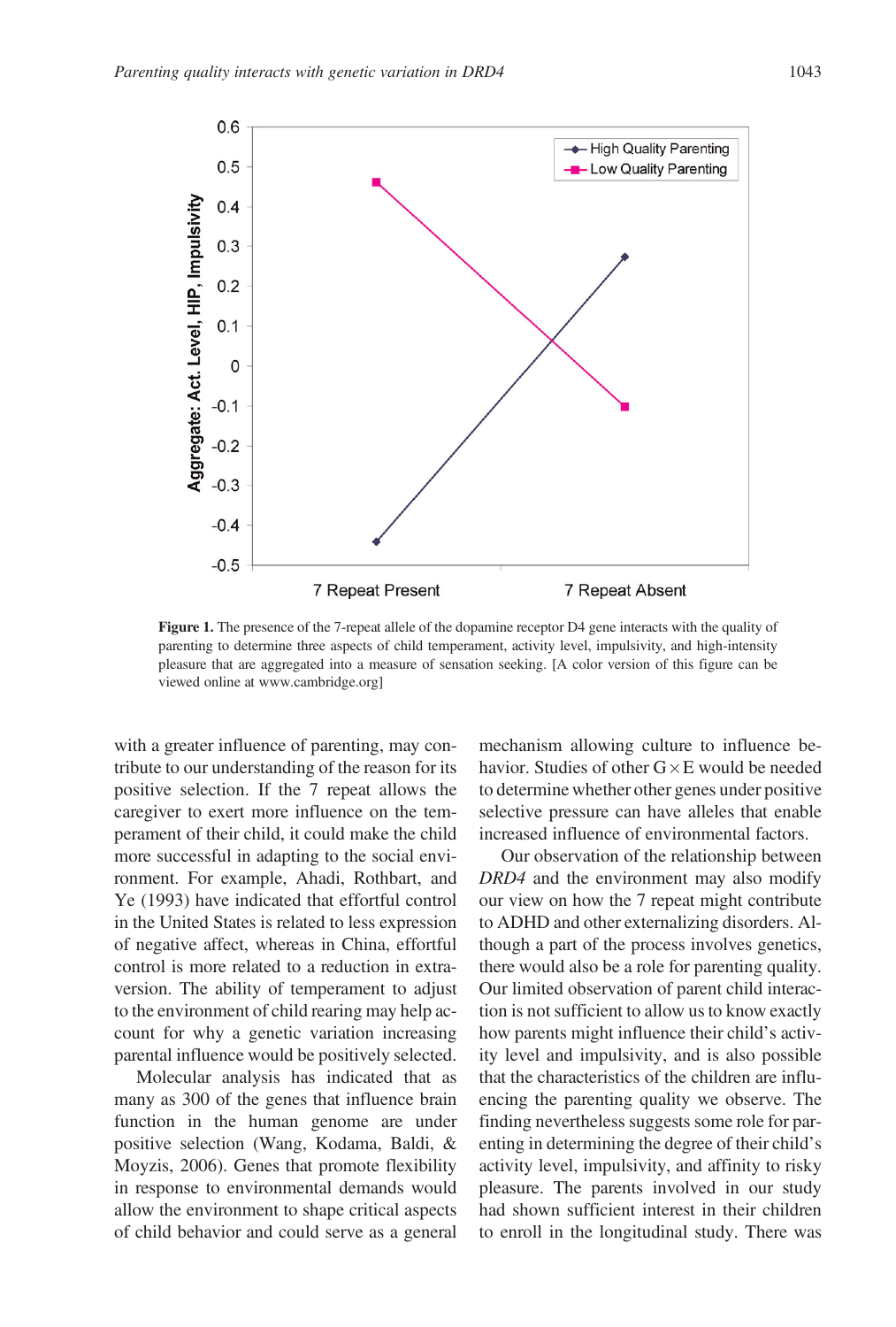

Figure 2. The presence of the 7-repeat allele and the quality of parenting exert no influence on the aggregate measure of effortful control. [A color version of this figure can be viewed online at www.cambridge.org]

no reason to regard them as anything other than normal or perhaps superior parents. Because the various dimensions of the NICHD ratings scales were highly correlated, it is not possible to say from our study exactly what aspects of parenting style might be most important for our effects, although this would be an important target for future studies.

Rutter (2007) points out that traditionally nature–nurture interactions between genes and environment were thought to be rare. However, increasing evidence from biology and medicine and from the study of abused children (Caspi et al., 2002, 2003, 2005) has demonstrated such influences. Differences likely to be encountered in normal home environments have been less studied. Bakermans-Kranenburg and van IJzendoorn (2006) and van IJzendoorn and Barkersmans-Kranenburg (2006) both find evidence similar to ours that in the presence of the 7-repeat allele parent variables show a stronger effect on child outcomes in parent ratings of externalizing behavior. It has also been shown that the presence of the 7 repeat produces a larger influence of intelligence on externalizing behavior (DeYoung et al., 2006). Further research examining the effect of differences in normal child-rearing practices in interaction with genetic variation will be critically important in developmental studies.

## Executive attention

Based on the previous findings (Swanson, Oosterlaan, et al., 2000), we did not expect to find any difference between 7 repeat present and absent in effortful control. Consistent with this, Figure 2 shows no significant difference in parental reports of effortful between those with and without the 7-repeat allele. Previous results (Fossella et al., 2002) suggest that the 4-repeat allele might be associated with deficits in executive attention; however, we did not have sufficient children with an absence of the 4 repeat to test this hypothesis.

## Mechanisms

Parenting quality could have its effect on child temperament through genetic or epigenetic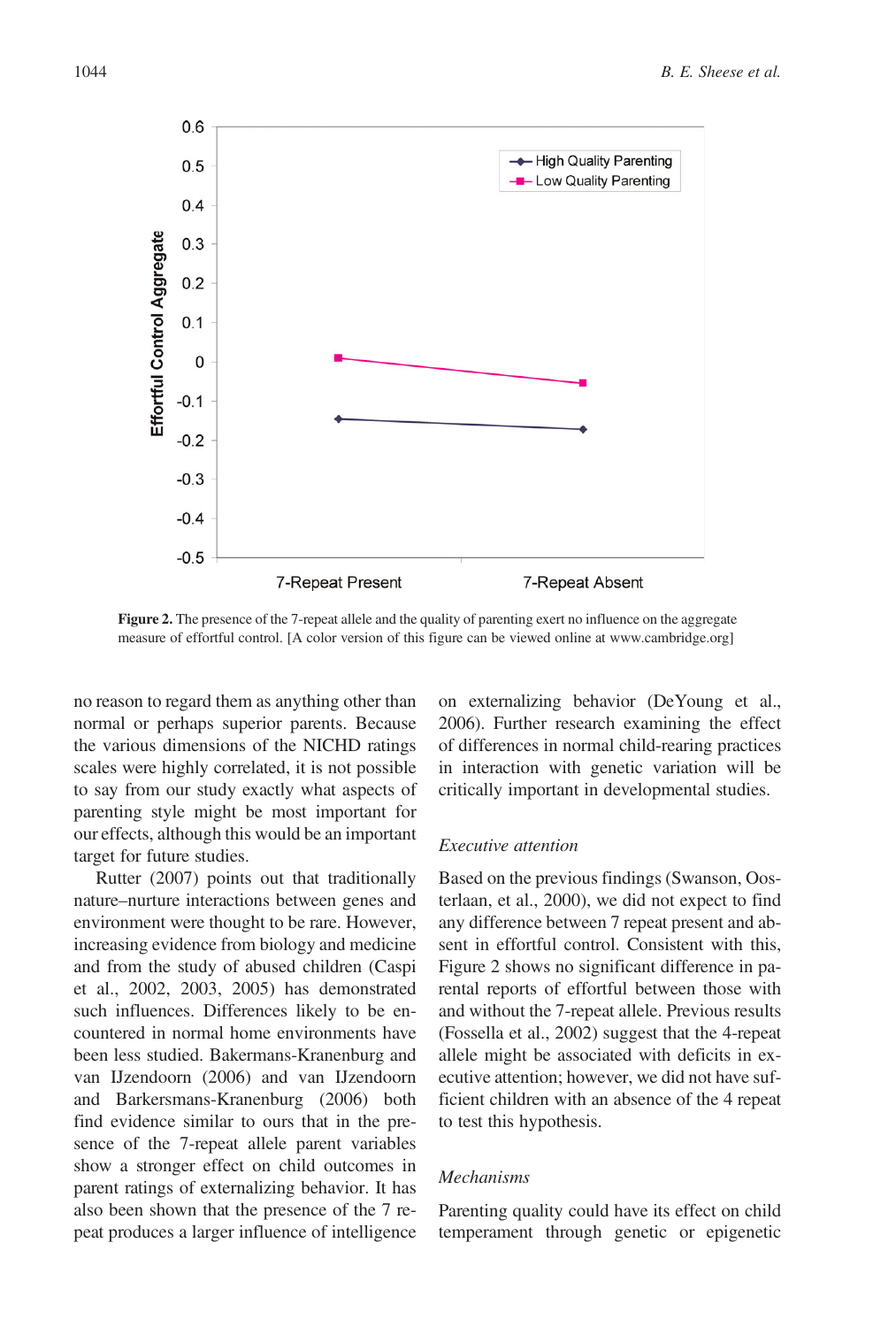mechanisms. If parenting quality is also determined by genetic factors, our statistical  $G \times E$ could be purely genetic. This is also true of other reported  $G \times E$  that involve natural parents (e.g., Caspi et al., 2002, 2003, 2005). To ensure that an environmental effect is free from genetic influences it would be necessary to have random assignment to environmental conditions.

In our studies of attention training, children were randomly assigned to training conditions (Rueda, Rothbart, McCandliss, Saccamanno, & Posner, 2005). We found that a dopamine transporter (DAT1) gene was related to executive attention ability in this study, but because of small numbers involved we were not able to assess whether it interacted with the training versus control condition. Because lower skills in attention seemed to be related to a greater training effect, studies of larger groups might yield significant  $G \times E$  that could be interpreted as being independent of genetic mechanisms.

## Development and psychopathology

Regardless of the exact mechanism of the interaction illustrated in Figure 1, the evironment created by parenting, whether genetically influenced, interacts with the 7 repeat to produce important differences in child temperament.

Developmental psychopathologists have recognized the potential importance of studies

of early childhood  $G \times E$  in understanding multiple pathways to disorders (Cicchetti & Toth, 1998). We know that effortful control and executive attention deficits are related to self-regulation, and that they thus influence both internalizing and externalizing disorders (Rothbart & Posner, 2006). Our finding of a  $G \times E$  related to parenting in a community sample is based upon ratings of a brief period of parent–child interaction, and provides a simple method for examining the role of genes and parenting in influencing aspects of temperament that are risk factors for psychopathology. Our finding that parenting can make a difference in the rated behavior of the child supports the use of interventions to improve behavior during childhood. Parent training may be one important approach, and other behavior interventions may also be effective.

We plan to test the same children at approximately 4 years of age when they can carry out tasks designed to measure executive attention, alerting, and orienting that are known to be influenced by candidate genes. We believe that such a longitudinal study provides the opportunity to examine the role that genes play in child attention and temperament at different phases of the development of underlying networks. Our current findings suggest that there is much to be learned from tests at this later age.

### References

- Ahadi, S. A., Rothbart, M. K., & Ye, R. (1993). Children's temperament in the U.S. and China: Similarities and differences. European Journal of Personality, 7, 359–377.
- Auerbach, J. G., Faroy, M., Ebstein, R., Kahana, M., & Levine, J. (2001). The association of the dopamine D4 receptor gene (DRD4) and the serotonin transporter promotor gene (5 HTTL-PR) with temperament in 12 month-old infants. Journal of Child Psychology and Psychiatry and Allied Disciplines, 42, 777–783.
- Bailey, J. N., Breidenthal, S. E., Jorgensen, M. J., McCracken, J. T., & Fairbanks, L. A. (2007). The association of DRD4 and novelty seeking is found in a nonhuman primate model. Psychiatric Genetics, 17, 23–27.
- Bakermans-Kranenburg, M. J., & van IJzendoorn, M. H. (2006). Gene–environment interaction of the dopamine D4 receptor (DRD4) and observed maternal insensitivity predicting externalizing behavior in preschoolers. Developmental Psychobiology, 48, 406–409.
- Caspi, A., McClay, J., Moffitt, T. E., Mill, J., Martin, J., Craig, I. W., et al. (2002). Role of genotype in the cycle of violence in maltreated children. Science, 297, 851–854.
- Caspi, A., Moffitt, T. E., Cannon, M., McClay, J., Murray, R., Harrington, H., et al. (2005). Moderation of the effect of adolescent-onset cannabis use on adult psychosis by a functional polymorphism in the COMT gene: Longitudinal evience of a Gene × Environment interaction. Biological Psychiatry, 57, 1117–1127.
- Caspi, A., Sugden, K., Moffitt, T. E., Taylor, A., Craig, I. W., Harrington, H., et al. (2003). Influence of life stress on depression: Moderation by a polymorphism in the 5- HTT gene. Science, 301, 386–389.
- Cicchetti, D., & Toth, S. L. (1998). Perspectives on research and practice in developmental psychopathology. In W. Damon (Ed.), Handbook of child psychology (5th ed., Vol. 4, pp. 479–583). New York: Wiley.
- DeYoung, C. G., Peterson, J. B., Seguin, J. R., Meja, J. M., Pihl, R. O., Beitchman, J. H., et al. (2006). The dopamine D4 receptor gene and moderation of the association between externalizing behavior and IQ. Archives of General Psychiatry, 63, 1410–1416.
- Ding, Y. C., Chi, H. C., Grady, D. L., Morishima, A., Kidd, J. R., Kidd, K. K., et al. (2002). Evidence of positive selection acting at the human dopamine receptor D4 gene